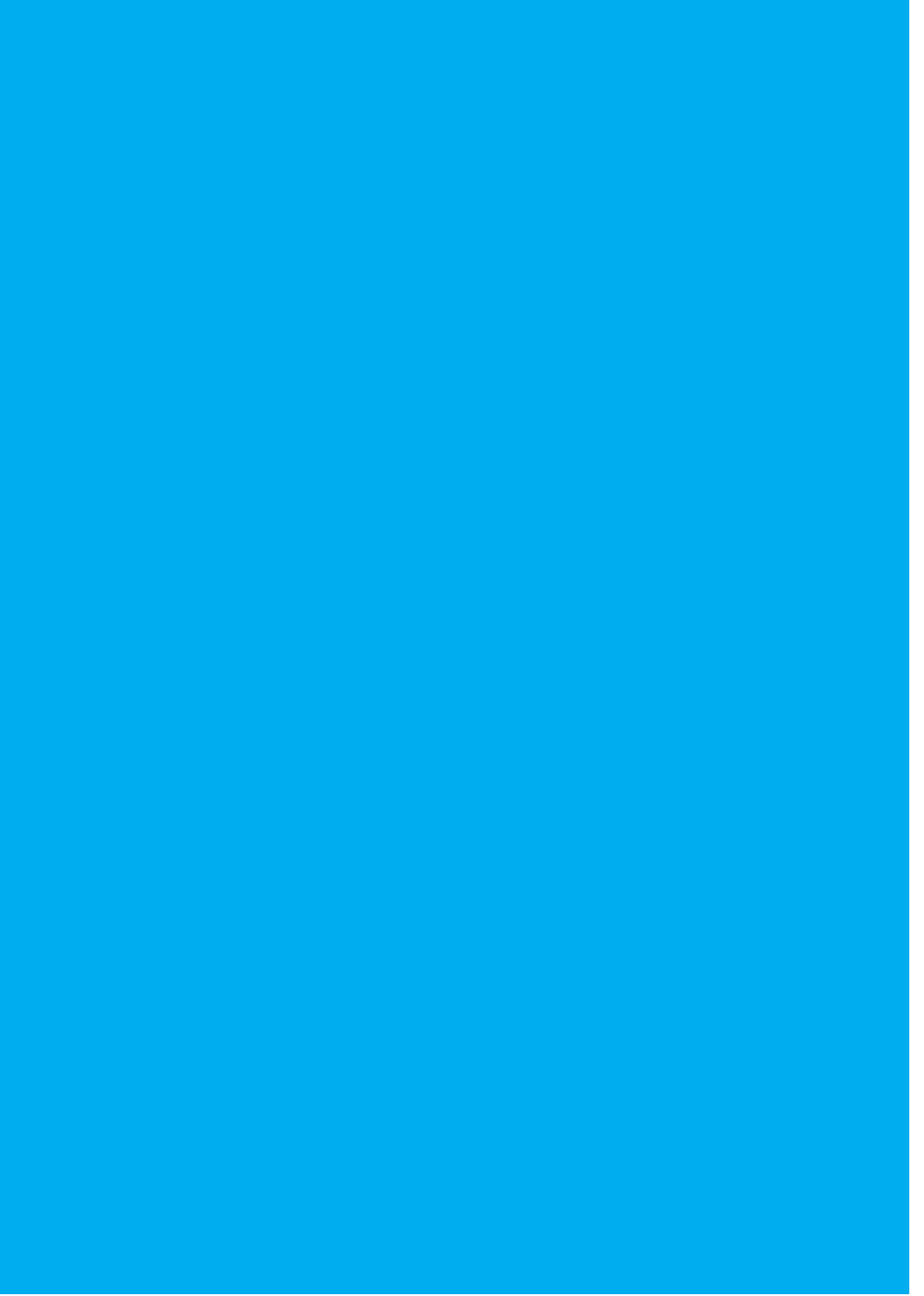# **From Developmental States to Welfare States: Taiwan, South Korea and Japan**

*Joseph Wong* 

## **Abstract**

Contrary to expectations and theoretical conventional wisdom, the developmental states in Taiwan, South Korea and Japan have evolved into robust social welfare states. Though not modeled on the Nordic welfare regime, states in industrial East Asia have, since the 1990s, nonetheless markedly increased social spending as well as the scope of government-managed social welfare programs, a significant departure from the "productivist" social policy regimes of the postwar period. In all three cases, the imperatives of electoral competition during the 1990s deepened the state's social policy commitments. Furthermore, fiscal capacity, the legacies of growth-with-equity and ideological flexibility in the political party systems in Taiwan, Korea and Japan enabled the transition from developmental to welfare state.

**Keywords:** Taiwan, South Korea, Japan, social welfare policy, social spending, developmental state, gender, democracy, elections, partisan ideology, civil society, legislative influence, equitable growth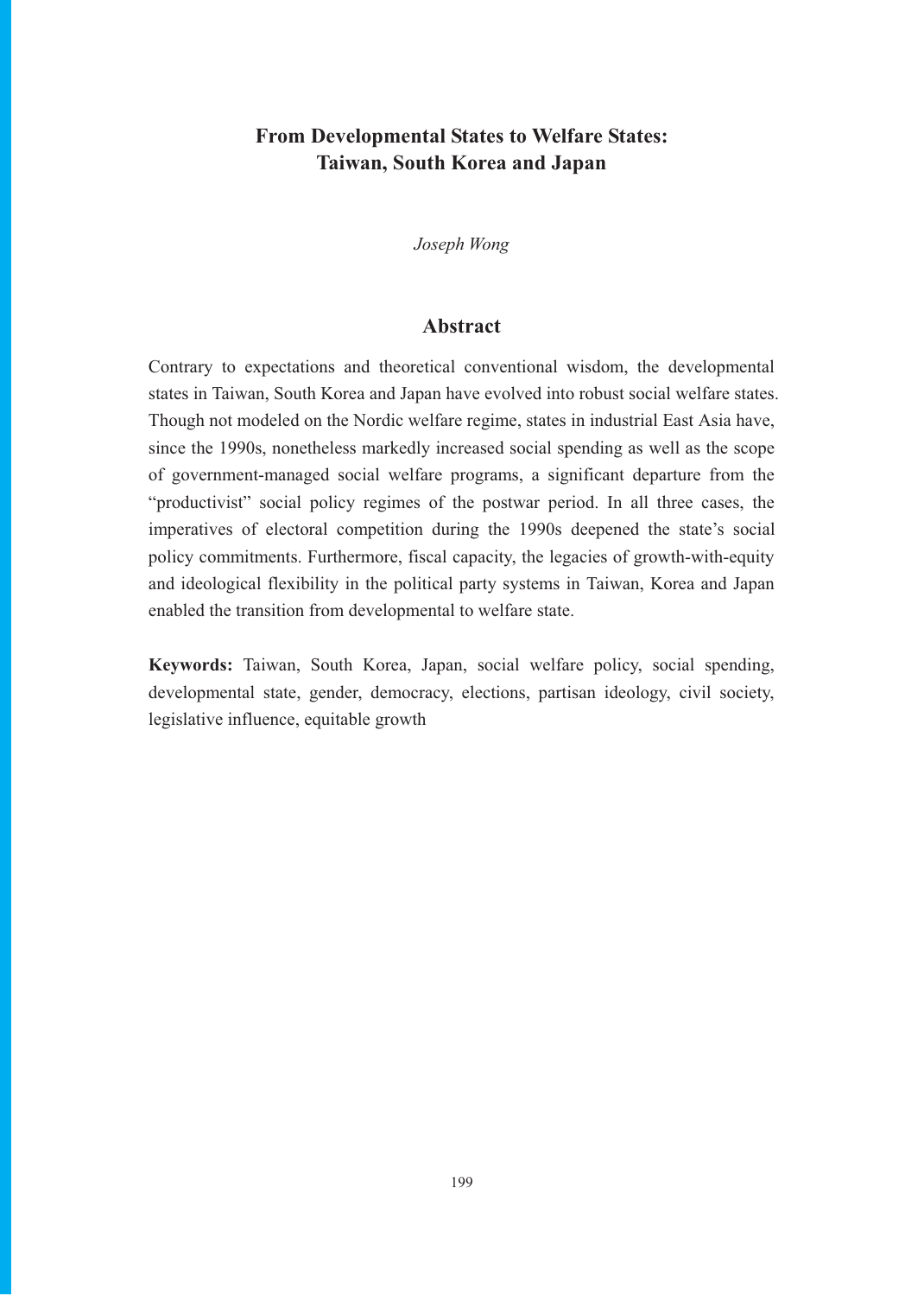# **From Developmental States to Welfare States: Taiwan, South Korea and Japan**

#### **Introduction**

The East Asian postwar developmental state has undergone a major transformation over the past two decades. Celebrated for their economic miracles and remarkable economic growth rates during the postwar period, places such as Taiwan, South Korea and Japan have also deepened their commitments to social welfare reform. Once synonymous with welfare state "laggard," the aim of the high-growth developmental state has evolved from what was once a singular economic goal of aggregate growth through industrial upgrading towards a greater priority placed on inclusive and universal social policy. To be sure, since the beginning of the 1990s, social spending has gone up in all three places. The scope of social policy programs has increased, with new reforms being implemented and coverage expanded. The political and economic pressures of globalization to retrench existing social protection schemes elsewhere have also been successfully resisted in these East Asian cases. Indeed, the idea of re-distributive social welfare policy and the normative imperatives of mitigating socio-economic inequality have become mainstream in Taiwan, Korea and Japan, as opposed to politically marginal, radical reform agendas.

The fact that the welfare state took root in Taiwan, Korea and Japan during the 1990s, precisely at the time when the political economy of globalization and the presumed "race to the bottom" would have predicted otherwise, is puzzling. That the governments in Taiwan, Korea and Japan have developed both new and increasingly redistributive social policy measures in the absence of strong programmatic leftist parties or particularly cohesive labor movements runs counter to conventional theories of the welfare state. Having overcome the legacies of the high-growth developmental state, the institutions that underpinned the postwar model and the prevailing belief that the welfare state was inimical to economic growth is also puzzling. This paper explains these puzzles, and at the heart of the explanation are democracy, and more specifically the politics of East Asian democracy.

#### **From Developmental State to Welfare State**

The characterization of the postwar developmental state in Taiwan, Korea and Japan as welfare state laggards was not an unfounded one. Social spending among the three was comparatively low, essentially non-existent in Taiwan and Korea prior to the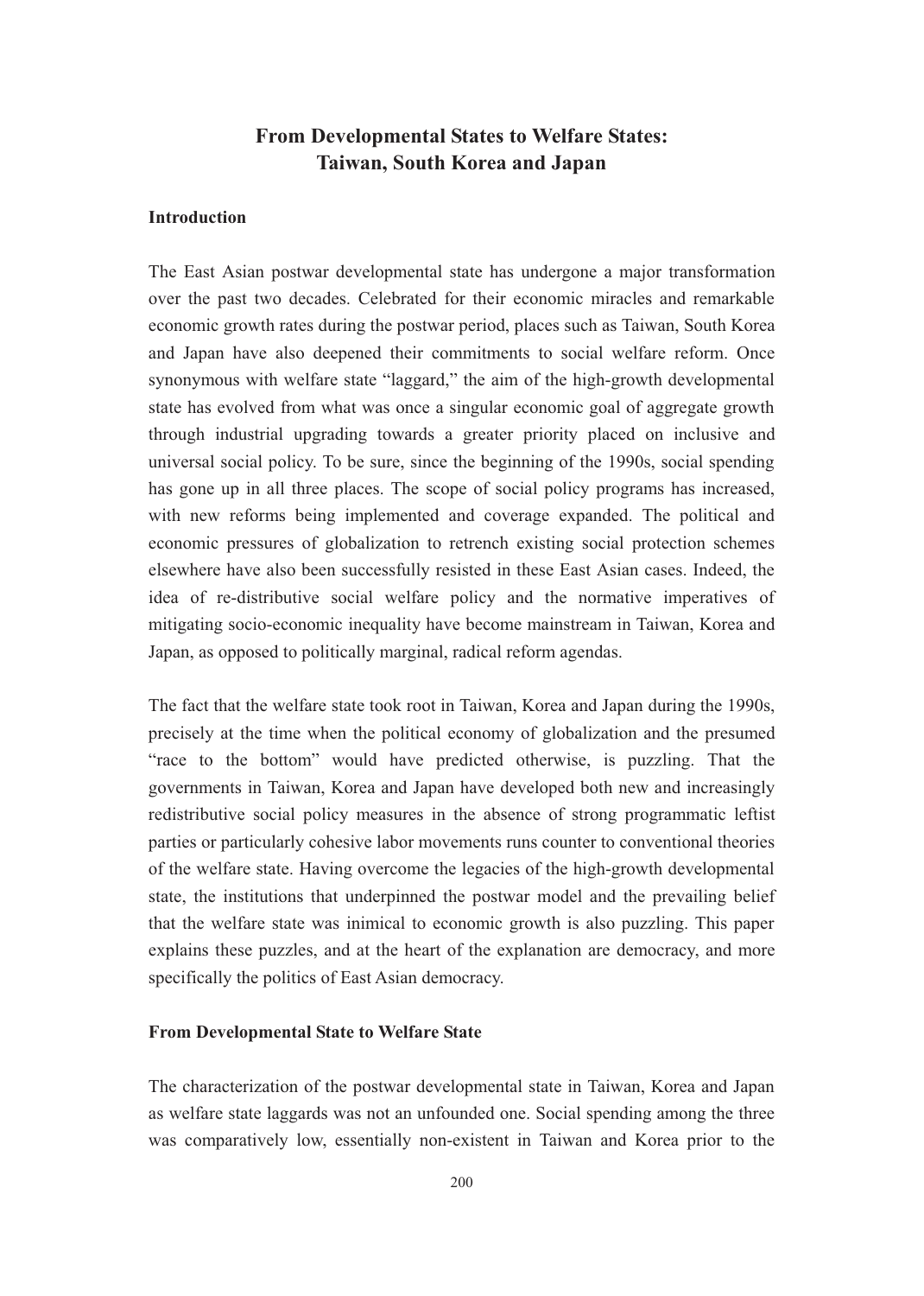1980s. Though a crude measure of social welfare provision, particularly when considered alone, overall social spending figures illuminate governments' financial commitment to social policy as well as changes in that commitment over time. The data tell us, for instance, that social spending in Taiwan and Korea was extremely low during the early part of the postwar period, and then it was primarily aimed at education rather than other social protection programs. In Japan, social policy expenditures initially spiked during the 1970s, when the ruling Liberal Democratic Party (LDP) expanded its social policy regime, but levelled off during the next decade when the Japanese government trumpeted the idea of "Japanese welfare society," political rhetoric for welfare retrenchment. In the 1980s, Japan's relatively low levels of social policy spending made it an outlier, a comparative welfare state laggard, when matched against other advanced OECD countries.<sup>1</sup> It was not until the 1990s that we saw a significant jump in overall social spending in Japan, as well as in Taiwan and Korea.

In addition to spending, social policy instrument design matters. Having learned from the Bismarckian example, Japan's social policy regime was based on the social insurance model. Taiwan and Korea similarly adopted social insurance schemes after WWII. Unlike social welfare programs that are financed through general tax revenues, such as the archetypal welfare state in Nordic Europe, social insurance is intended to essentially offload the burden of insurance premiums onto the individual. Depending on the extent to which social insurance schemes pool financial contributions and risk among enrolees, social insurance, on the whole, tends to be less re-distributive. In Taiwan, Korea and Japan, insurance schemes were decentralized, meaning their pooling effects and thus redistributive potential were limited. They tended to benefit the relatively well-off, the healthier and the young. The vulnerable were excluded, highlighting the absence of any meaningful notion of social rights and social citizenship. That social insurance systems in Taiwan, Korea and Japan were occupationally-based (i.e. work-based) meant that only those employed in the formal sector benefited. This system most adversely affected Korea and Taiwan, where nearly half the working population were either self-employed or worked in the informal sector.

By the early 1980s, less than half of the populations in Korea and Taiwan were enrolled in any social insurance program. Private coverage was not a feasible economic option for most. Social assistance programs for those in need were

<sup>1</sup> For a spirited and convincing rebuttal to this claim, see Gregory Kasza, *One World of Welfare: Japan in Comparative Perspective* (Cornell University Press, 2006).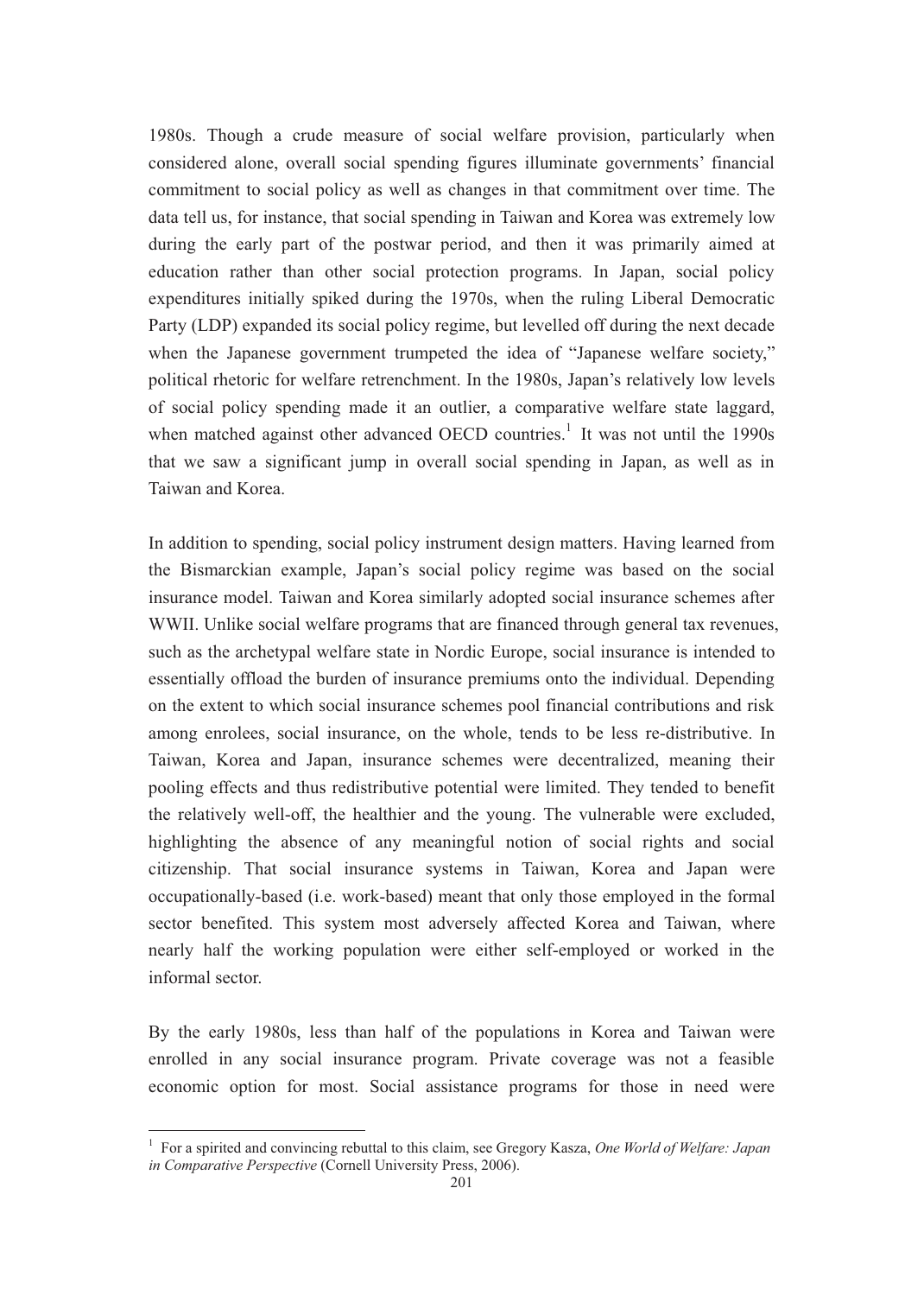means-tested, resulting in many poor people being excluded; and for those who qualified, benefits were minimal. The majority of citizens in Taiwan, Korea and Japan tended to rely on family and kinship networks to provide social protection and social security in old-age, leading many to conclude that the provision of social welfare in Asia was shaped by Confucian norms and values. East Asians were believed by some to be culturally resistant to the idea of the modern welfare state. $2$ 

This does not mean, however, that *no* social policies were implemented in East Asia in the postwar period. For instance, a labor insurance scheme was created in Taiwan during the early 1950s, though coverage was extremely constrained, exclusive to just government employees, military personnel and workers in large, often state-owned, firms. In the 1970s, the Korean government introduced a voluntary medical insurance program, though the uptake was slow and limited to handful of large conglomerate firms. Efforts during the 1960s to put into place limited social insurance schemes in Korea lacked political will and consequently failed. To the extent that any significant social policy measures were implemented prior to the 1990s in Taiwan and Korea, they tended to protect the industrial worker and other political constituents of the state. Social policies, according to Ian Holliday, were thus "productivist" in nature, intended to bolster economic growth and subsumed within broader economic and industrial policy goals in East Asia. The fact that very high levels of education spending stood out among other social policies did not reflect the importance placed on social rights per se, but rather the imperatives of up-skilling workers to fulfill the labor demands of industrial upgrading. Aggregate economic growth, it was believed, provided the best social safety net, and social policies were designed to facilitate such growth. As Japan's full-employment strategy of "income doubling" during the 1960s demonstrates, social protection in industrializing East Asia was ultimately a function of earned wages, or what Gosta Esping-Andersen sees as the commodification of labor and work. In the East Asian developmental state model, Holliday concludes, "minimal social rights" were "linked to productive activity" and "directed towards growth."<sup>3</sup>

The extension of social policy by the East Asian developmental state adhered to a strategic political logic. Kent Calder's analysis of Japanese political economy shows how, for instance, the expansion of social policy coverage, including universal medical insurance and pensions during the 1960s and 1970s, was a reactive

<sup>&</sup>lt;sup>2</sup> Catherine Jones, "Hong Kong, Singapore, South Korea and Taiwan: Oikonomic Welfare States," *Government and Opposition* (Vol. 25, No, 4, 1990).

<sup>3</sup> Ian Holliday, "Productivist Welfare Capitalism: Social Policy in East Asia," *Political Studies* (Vol. 48, No. 4, 2000), p. 708.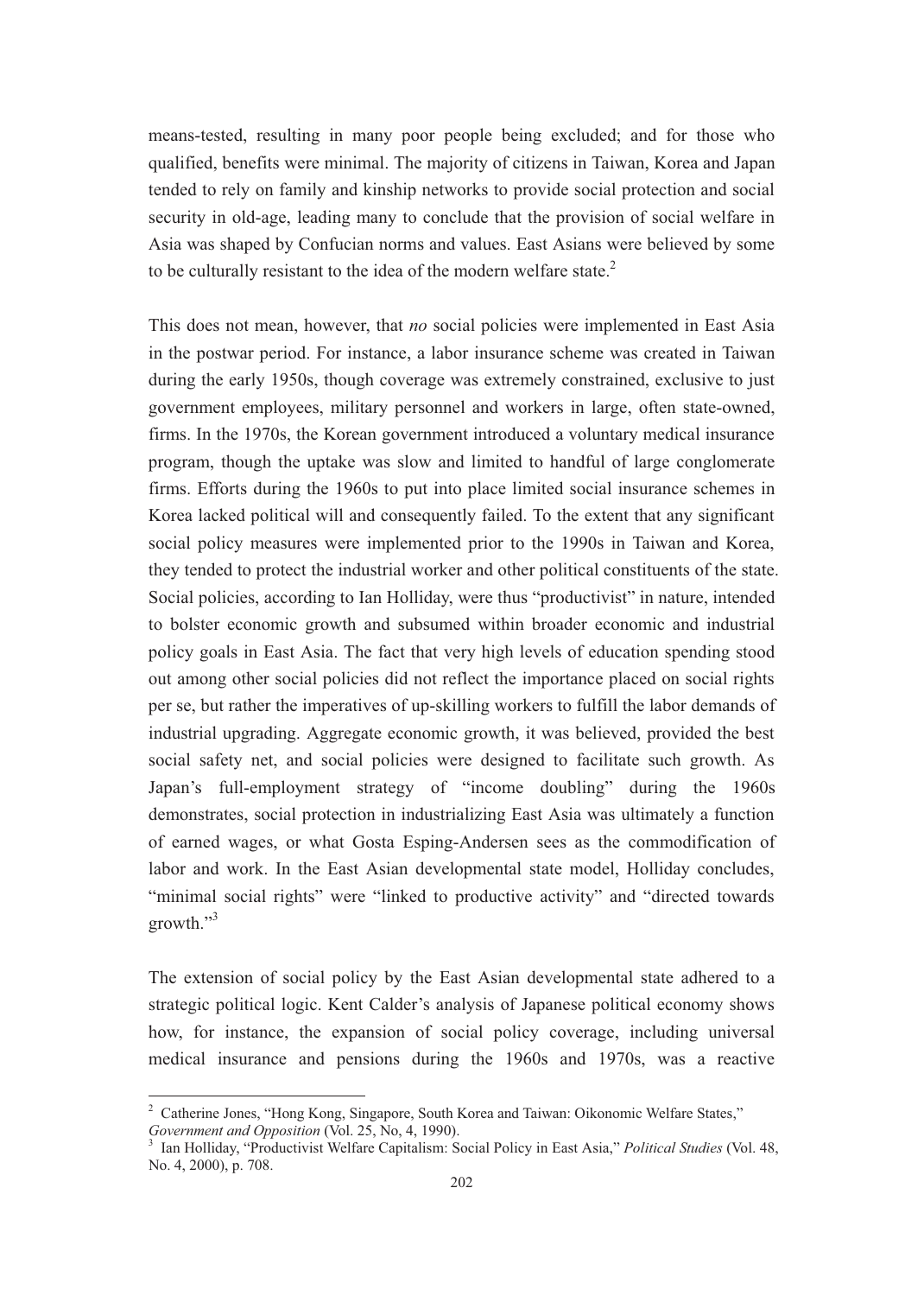compensatory strategy used by the LDP to quell mounting opposition during moments of political crisis.<sup>4</sup> Despite the creation of medical and old-age income insurance schemes, the LDP was hardly a social democratic party. It was, instead, an effective catch-all party that maintained its electoral dominance by skilfully and selectively compensating important political constituents. Calder's crisis and selective compensation model was even more apparent in the authoritarian developmental states of Taiwan and South Korea. Limited social policies targeted specific political and economic constituencies, such as workers in large firms, government officials and the military. As in postwar Japan, the periodic expansion of social protection schemes coincided with moments of political crisis for the ruling regime. Selective piecemeal social policy reform, therefore, was motivated by the authoritarian states' instincts for political survival, rather than a normative political commitment to social welfare. The absence of strong political parties on the left in Japan – and in the case of Taiwan and Korea, the absence of democracy altogether prior to the late 1980s – meant that the East Asian developmental state was insulated from political pressure to legislate more thorough social policy reform. Rather, the state steered social policy reform from the top-down to meet its political economic goals.

Something happened during the 1990s, however, which set the East Asian developmental state model on a new course towards welfare state deepening. Spending increased markedly. Social security spending in Japan, as a percentage of GDP, nearly quadrupled between 1960 and 2000, with the largest increase occurring during the 1990s. In Taiwan, total social security spending tripled between 1980 and 2000, while expenditures in South Korea increased eight-fold during that same period. In 2000, social security spending accounted for 28% and 21% of government expenditure in Taiwan and Korea, respectively. While still low when compared to other more established welfare states, these increases in spending, both rapid and substantial, nonetheless demonstrated a growing commitment in East Asia to social welfare.

Growth in spending in Taiwan, Korea and Japan was a function of the expansion of pre-existing social programs as well as the introduction of new ones. Universal medical insurance was put into place in Korea by the government in 1989. A national pensions program was also legislated around that time, and implemented during the late 1990s. New unemployment protections were introduced too, with government spending for unemployment benefits increasing from 5 million KRW in 1996 to over

<sup>4</sup> Kent Calder, *Crisis and Compensation: Public Policy and Stability in Japan* (Princeton University Press, 1986).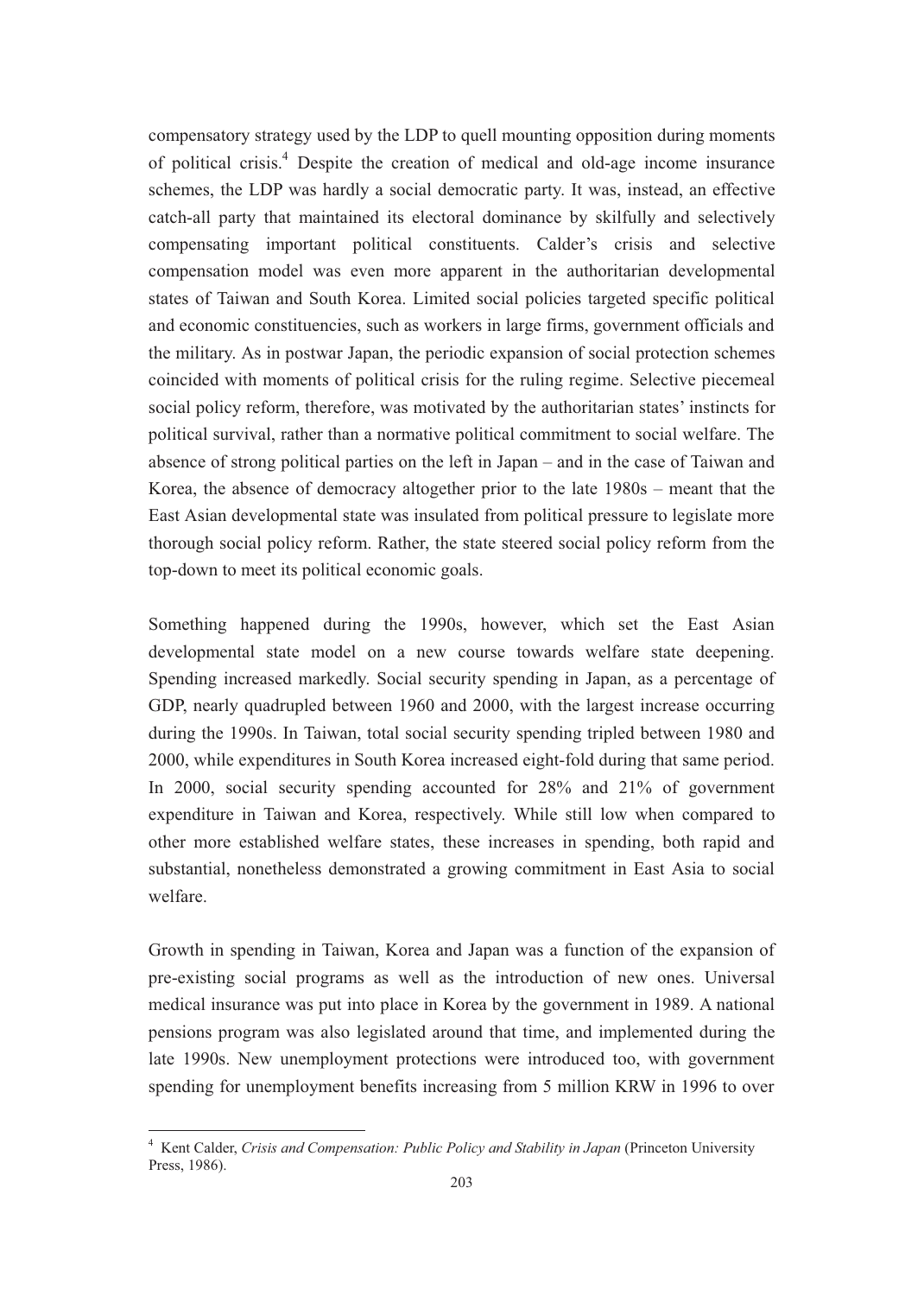300 million KRW in 1999, a 60-fold increase in just three years. The Kuomintang (KMT) government in Taiwan implemented the National Health Insurance (NHI) program in 1995, which featured an integrated risk- and financial pooling mechanism that redistributed resources across income and occupational groups. More generous old-age income security measures were also introduced shortly thereafter. Social welfare reform in Japan followed a similar trajectory during the 1990s, though a little less dramatic given that many of Japan's social insurance programs had been introduced earlier on. Beginning in the late 1980s, income security benefits were expanded to include women, and later, to all citizens. Elderly care, which was started in Japan with the 1989 Gold Plan (means-tested), was made universal with the implementation of the 1997 Long Term Care Insurance (LTCI) program, matched with increased government funding towards LTCI benefits. Publicly subsidized child care was introduced with the 1994 Angel Plan. Similar social care systems heavily subsidized by the state were introduced in Taiwan and Korea as well. In Korea, for instance, government spending in child and elderly increased more than ten-fold between the early 1990s and early 2000s. Gender-based income maintenance policies, particularly for those working in informal sectors or employed as casual labor, were implemented in all three places, in addition to tougher gender equality regulations in the workplace.

Most significant is the fact that social policy reform during the 1990s and 2000s targeted new constituents and specifically vulnerable populations that had previously been excluded. For example, wage earners in the precarious informal sector, many of whom are women, were provided protection. Benefits that were once exclusive to employed industrial workers were also extended to the self-employed. Dependents, such as children and the elderly, were similarly integrated into the evolving and increasingly universalized social policy regimes in Taiwan, Korea and Japan. Unlike during the past, when limited coverage in social policy programs benefited those who were already relatively privileged, the introduction of a more universal welfare state in all three places during the 1990s was in fact intended to protect, by right of social citizenship, precisely those vulnerable populations that were economically un-productive. Put another way, social welfare policy reform beginning in the 1990s was intended to be more inclusive and more re-distributive across disparate risk and income groups, rather than merely supportive of, and subsumed within, the overriding objective of economic growth. Having evolved beyond the productivist social policy goals of the developmental state towards a more sincere commitment to social rights and citizenship, the *institutional purposes* of social welfare policy had been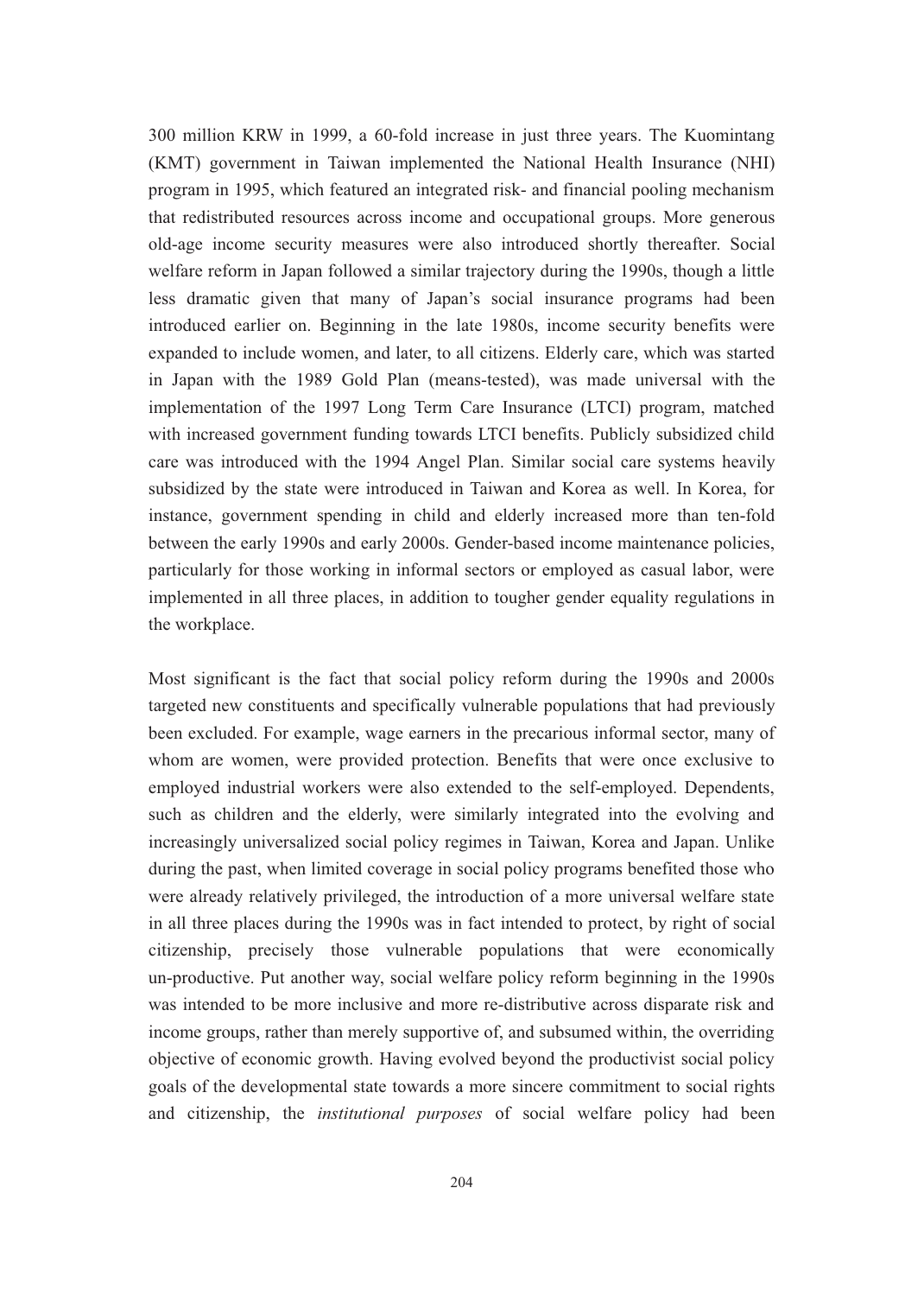fundamentally transformed in Taiwan, Korea and Japan.<sup>5</sup>

What prompted this transformation? The context in which the nascent welfare state developed in East Asia provides some insight regarding this important question. First, Taiwan, Korea and Japan experienced economic instability and uncertainty during the 1990s. Japan's economy, as is well known, slowed to a grinding halt after its bubble economy burst. Taiwan's industrial base was being hollowed-out by cheaper competitors in late developing countries, most notably in China. And South Korea was hit especially hard by the 1997 financial crisis. Unemployment was on the rise in all three places. Economic recovery was not at all a given. Socio-economic vulnerabilities were exposed and thus the need for effective social protection became more acute. Related to this, socio-economic inequality was on the rise as the income gap between the haves and have-nots grew. The full extent of the grey economy was revealed, as the distance between reported household incomes and unreported wealth increased, thus exacerbating inequality. The postwar miracle of growth with equity in Taiwan, Korea and Japan was being undone, and new social policy measures were required to mitigate the effects of this.

The functionalist imperatives of social welfare deepening extended to social factors as well. For example, Taiwan, South Korea and Japan were, and continue to be, in the midst of a major demographic shift, which has put pressure on policymakers to address the emergence of new vulnerable groups. All three are rapidly aging or "greying" societies. By the 1990s, demographic projections showed clearly that older people (over the age of 65) in East Asia were expected to make-up a growing and very significant proportion of the total population, with estimates that in the case of Japan, nearly one-quarter of its citizens would be over the age of 65 by 2020. Meanwhile, fertility rates rapidly declined beginning in the 1980s, and by the 1990s, fertility rates were far below the population replacement rate. Korea's fertility rate, for instance, decreased from 5.63 (per household) during the early 1960s to 1.51 by the mid-1990s and just 1.17 in 2003, making Korea's future demographic challenges especially pronounced. Japan and Taiwan are not dissimilar. The demographic shift, apparent already by the early 1990s, meant that the cost of social protection, particularly for the elderly, continued to increase, while the proportion of economically productive populations – meaning those who can pay for social programs – was shrinking, thus requiring more government investment in social welfare, especially for inter-generational transfers typical of pay-as-you-go social security systems.

<sup>&</sup>lt;sup>5</sup> See Ito Peng and Joseph Wong, "Institutions and Institutional Purpose: Continuity and Change in East Asian Social Policy," *Politics and Society* (Vol. 36, No. 1, 2008).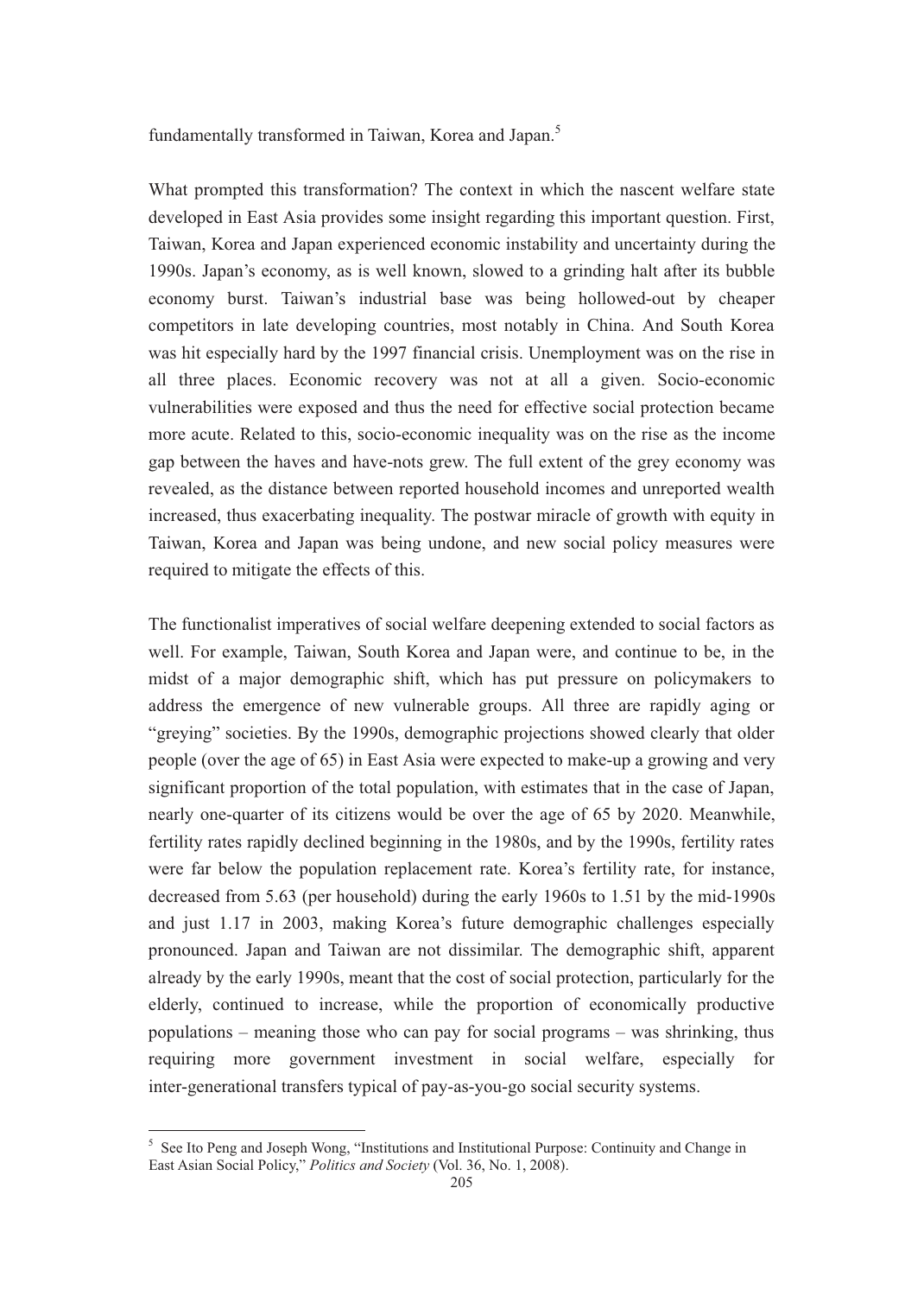Finally, compounding the functionalist challenges to the welfare state were changing norms in East Asia regarding traditional family-centered measures for social protection. For example, the number of three-generation households, which had historically provided care for dependents such as children and the elderly, decreased rapidly in Japan between 1980 and 2000. Meanwhile the proportion of single person households, many of which were headed by young working women, increased significantly. The pace of social change was more pronounced in Korea and Taiwan where the number of three-generation households shrunk by nearly half from 1990 to 2000. Divorce rates were also on the rise, doubling in Taiwan and Japan between 1980 and 2000, and increasing six-fold (to 36%) in Korea during that same period. Female labor market participation rates consequently grew very quickly. The effect of this socio-cultural change with respect to gender norms and gender relations was the rapid decline in the salience of the family-centered model of social protection, particularly as it had been women who tended to provide care in what used to be the male, single breadwinner model. Simply put, by the 1990s, in Taiwan, Korea and Japan, traditional safety nets were eroding. From a functionalist point of view, then, the state, it seemed, had little choice but to step in.

But did it? The contextual factors that I have outlined here, which seemed to have encouraged welfare state expansion in East Asia, are entirely reasonable. And yet the empirical record suggests that they are also a bit too deterministic, a bit too functionalist. After all, economic uncertainty, rising inequality, the demographic challenges of aging societies and the changing structure of families and households are hardly unique to these Asian societies. These sorts of structural changes are endemic in many places. But social policy reforms in other countries have not been nearly as thorough as what occurred in industrial Taiwan, Korea and Japan during the 1990s. As Stephan Haggard and Robert Kaufman explain, prospective welfare states in other countries have been stymied by the economic pressures of globalization, weak fiscal capacity, state mismanagement as well as the lack of political will among policymakers.<sup>6</sup> Then why do we see welfare state deepening in Taiwan, Korea and Japan? More specifically, what was the *political logic* which facilitated welfare state expansion, if pressing functionalist imperatives alone cannot fully explain this transformation? The answer, I contend, rests in the relationship between democracy and social welfare reform, and specifically the political dynamics of East Asian democracy and social welfare.

<sup>6</sup> Stephan Haggard and Robert Kaufman, *Development, Democracy and Welfare States: Latin America, East Asia and Eastern Europe* (Princeton University Press, 2008).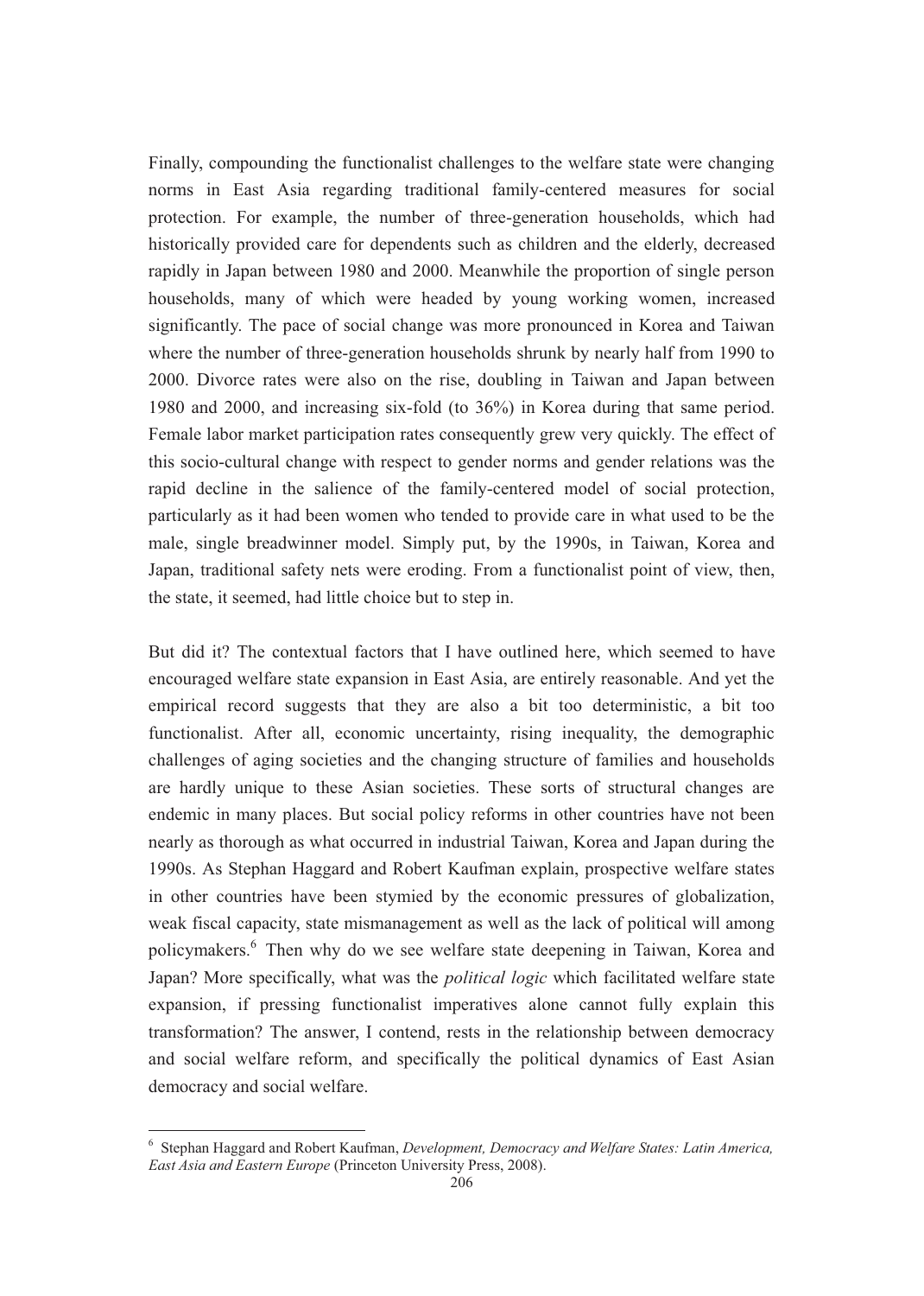#### **Democracy and Welfare**

Welfare state deepening in Taiwan, Korea and Japan coincided with major political changes in each. In Taiwan, the opposition Democratic Progressive Party (DPP) formed in 1986 and martial law was lifted a year later. Taiwan's first full legislative elections took place in 1992, followed by founding presidential elections in 1995, the same year the incumbent ruling party, the KMT, implemented the National Health Insurance (NHI) program. While the DPP lost both elections, it nonetheless appealed to Taiwan's voters and thus forced the KMT's hand in initiating a new reform agenda, including health care reforms, that, incidentally, the ruling party had eschewed a decade earlier. During local elections in 1993, candidates from the KMT and DPP promised, if their party was elected, to increase old-age benefits. This not only ratcheted-up expectations of the government's commitment to social welfare, it also demonstrated how the dynamics of competitive elections in democratizing Taiwan effectively deepened the pension reform agenda. A decade later, the DPP government legislated a comprehensive old-age income security scheme. Monthly allowances for pensioners expanded during legislative debate as the KMT proposed and then counter-proposed even *more* generous benefits than initially included in the DPP bill.

A similar process occurred in Korea. In the summer of 1987, Roh Tae-Woo, who was the handpicked successor to the authoritarian incumbent Chun Doo-Hwan, unexpectedly initiated democratic transition when he announced direct presidential elections for later that year, followed by full National Assembly elections in 1988. In the run-up to the elections, important compromises over new electoral rules were struck between Roh and Korean's opposition leaders, which levelled, somewhat, the electoral playing field. It was at this time that the Roh government legislated a national pension scheme and a universal medical insurance program. Nearly a decade later, in the wake of the 1997 Asian financial crisis, perennial opposition leader, Kim Dae-Jung, successfully ran on a social and economic policy platform which resulted in reforms to corporate governance as well as efforts to integrate what were then decentralized medical insurance funds. Kim's health care reform increased re-distribution across different occupational and income groups. In both Taiwan and Korea, democratic transition, and more importantly the institutionalization of relatively competitive elections, was critical in sparking social policy reform.

Japan, unlike Taiwan and Korea, was democratic throughout the postwar period. However, Japan's democracy had been dominated by one party, the LDP, which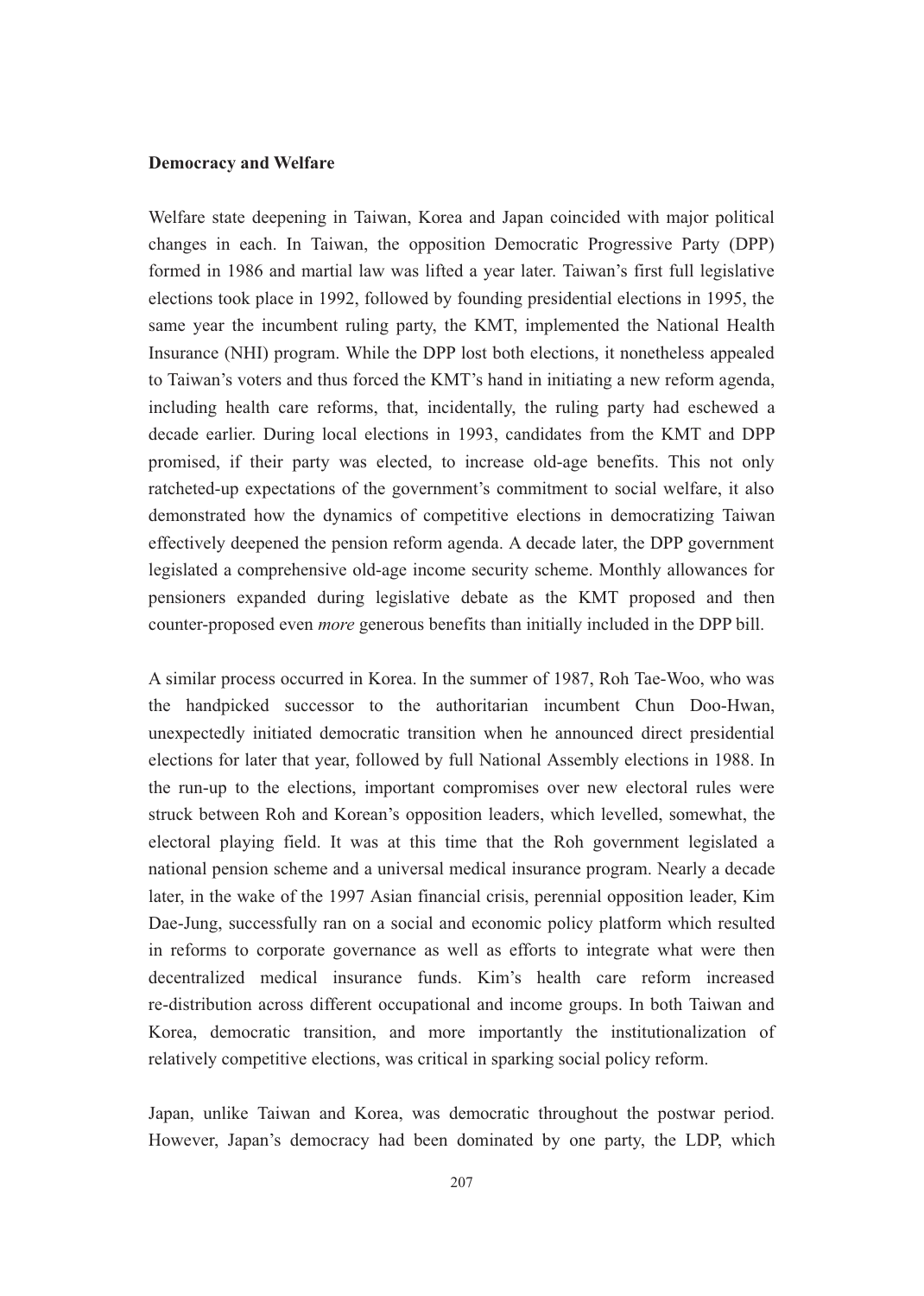remained undefeated in elections until the early 1990s. Positioned as an effective catch-all party, one which engineered Japan's postwar economic miracle, the LDP continually delivered economic growth, and for that it was consistently rewarded at the polls. However, increasingly mired in internal party scandals as well as the weight of Japan's sluggish economy, the LDP was defeated for the first time in 1993. The LDP was put on the defensive, as new political parties proliferated. Over 20 new political parties formed in Japan after 1993. For the first time in the postwar period, Japan's democracy featured competitive electoral contests, as viable alternatives to the LDP mobilized voters. And though the LDP did regain power later in the decade, it was only through the formation of various coalitions with other parties. The LDP-led governing coalitions of the late 1990s re-prioritized social policy reform, such as expensive programs in child care and long-term care for the elderly, and abandoned the LDP's welfare retrenchment plan of the 1980s. Like in Taiwan and Korea, competitive elections in Japan shaped the social policy agenda.

The introduction of elections in Taiwan, Korea and Japan during the late 1980s and early 1990s institutionalized a new political logic, a logic that was very simple: winning parties needed to *win* electoral support, which meant that they also needed to articulate winning platforms that appealed to voters. No longer could the ruling parties simply suppress dissent, as they had in authoritarian Taiwan and Korea. Nor could the dominant party, such as Japan's LDP, continue to simply presume its catch-all appeal to voters. Rather, political incentives had changed with the introduction of competitive elections. Parties needed to be more politically entrepreneurial. They needed to differentiate themselves from one another, and to do so they had to cultivate new and broader coalitions of electoral support. Parties were incentivized to mobilize voters around winning cleavages, and social welfare policy emerged as a winning issue in Taiwan, Korea and Japan during the 1990s. Polling data in all three places reveal that social policy reform and concerns about socio-economic inequality ranked as important priorities for voters. While economic growth continued to be a key priority for voters, it was no longer the only one.

Political change during the 1990s not only altered the incentives of the political – democratic – game, it also re-structured the social policymaking process. Within the state apparatus, for instance, the earlier omnipotent power of the bureaucracy in the developmental state began to give way to a more assertive legislature. Individual legislators and legislative committees increasingly steered the social policy reform agenda within the state. Alternations in power and the continual re-configuration of the legislature in Taiwan, Korea and Japan weakened the pre-existing ties between the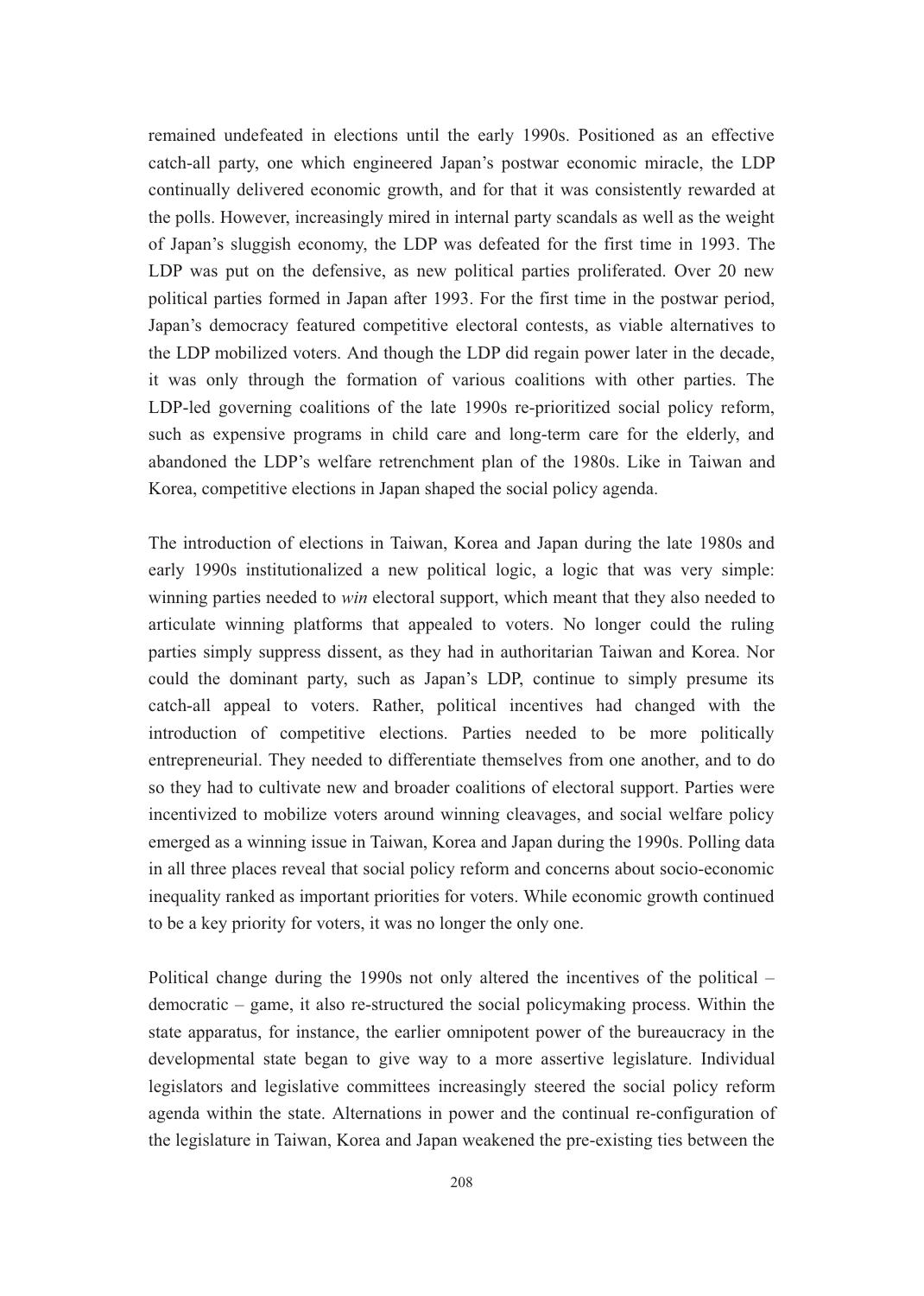legislative and bureaucratic branches, thus transforming the national assembly from its former role of rubber-stamp into a viable institutional check on bureaucratic power. Legislators, rather than bureaucrats, were increasingly lobbied by interest groups. Weak party discipline, endemic in all three places, also meant less cohesion within parties, which resulted in the ad hoc formation of inter-party coalitions when it came to social policy reform. Elite survey data collected in Taiwan and Korea during the late 1990s suggests that legislative influence in policymaking increased after democratic transition.<sup>7</sup> Changes were as significant in Japan. According to T.J. Pempel, the LDP's defeat in 1993 was tantamount to a major "regime shift" in how Japan's state apparatus functioned.<sup>8</sup> Political change during the 1990s opened up the *political space* within which political entrepreneurs could operate.

This political space reached civil society as well. Democratic transition in Taiwan and Korea was initiated by societal mobilization from below, and the institutionalization of democratic rules of the game ensured that civic groups and social movements remained important actors thereafter. Civil society organizations in Japan emerged most forcefully in the early 1990s. Before then, civic groups tended to be local and usually formed in reaction to some specific grievance; civil society mobilization then was not national in scope and civic groups were not pro-active policy agenda-setters. By the 1990s, however, civil society groups had become important and effective social policy reform advocates in all three places. In Korea, for instance, groups such as the Citizens' Coalition for Economic Justice (CCEJ) and Peoples' Solidarity for Participatory Democracy (PSPD) were critical in shaping Kim Dae-Jung's social and economic reform policy agendas during the late 1990s. Taiwan's National Health Insurance Coalition successfully fought back the KMT government's efforts to privatize the management of the NHI program. And in Japan, groups such as the Women's Committee for the Improvement of Aged Society (WCIAS) pressured the government to create a universally inclusive long-term care insurance program during the mid 1990s; in fact, the WCIAS' influence was so strong that it was a member of the Ministry of Health and Welfare's policy advisory body.

In Taiwan, Korea and Japan, the effects of political change during the early 1990s – such as the institutionalization of competitive elections, the empowerment of national legislatures and the mobilization of civil society groups – re-constituted prevailing practices in social policymaking and social policy agenda-setting. The *political logic*

<sup>7</sup> Joseph Wong, *Healthy Democracies: Welfare Politics in Taiwan and South Korea* (Cornell University Press, 2004).

<sup>8</sup> T.J. Pempel, *Regime Shift: Comparative Dynamics of the Japanese Political Economy* (Cornell University Press, 1998).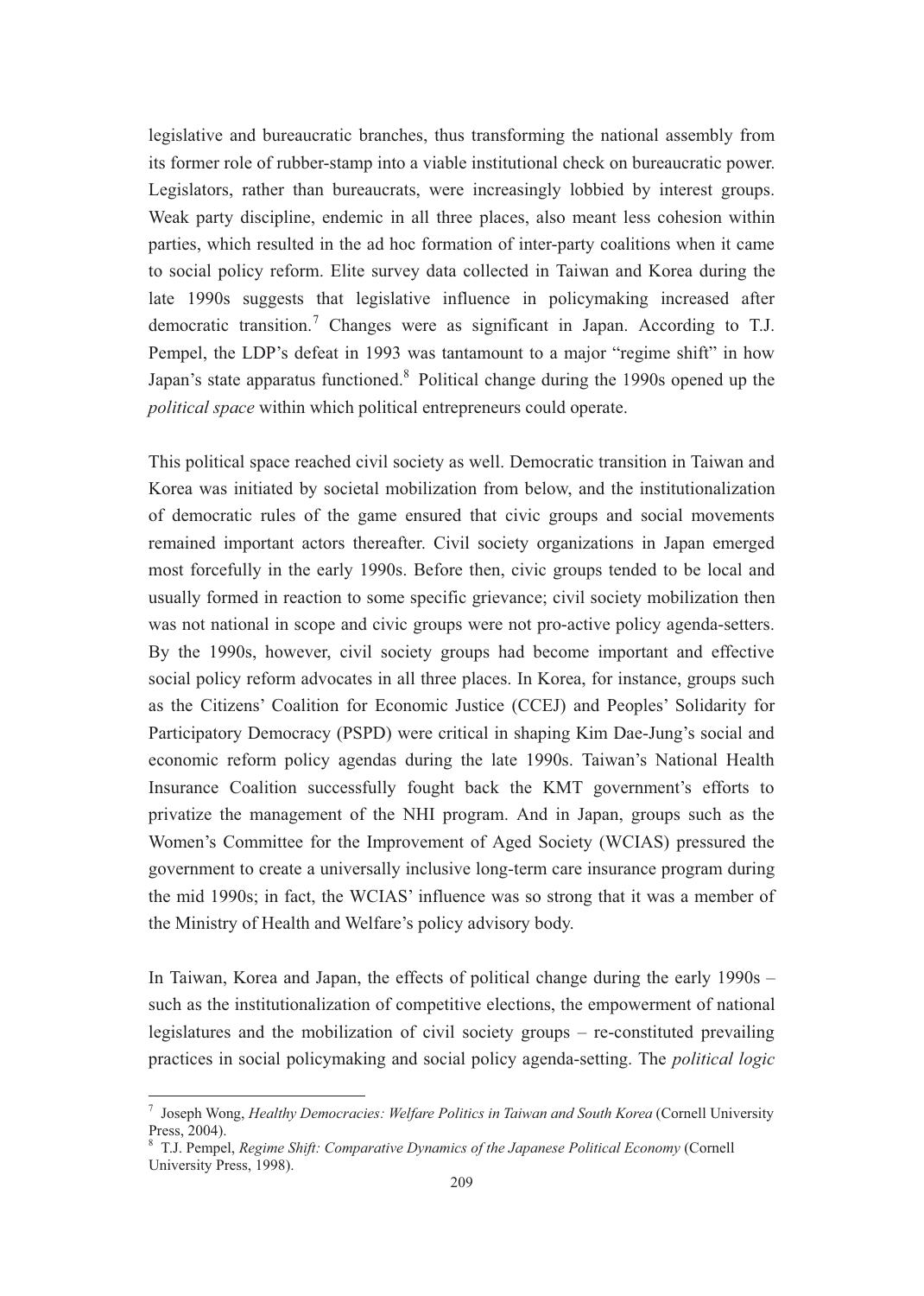of social policy reform was altered. No longer was social welfare policy made from the top-down, nor was social policy reform subsumed within a broader economic growth agenda, as it had been in the hierarchically organized developmental state. Rather, social policy reform had become a winning agenda in and of itself, and the processes by which social policies were made had become considerably more porous.

#### *East Asian* **Democracy and Welfare**

Democratic transition in Taiwan and South Korea, and competitive democratic elections in Japan during the early 1990s, entailed a new political logic, a new political incentive structure inherent in democratic politics, which sparked initially, and shaped thereafter, the course of welfare state deepening in these East Asian cases. Democracy was an important variable. However, the installation of democracy alone does not guarantee the emergence of the welfare state, especially in late developing countries. There is ample evidence to demonstrate that, and we would be naive to think otherwise. Places such as Taiwan, Korea and Japan have, in many ways, become an aspirational model for social policy reform, with many countries attempting to emulate the East Asian experience. Emulation, however, has been difficult. Not because of a spurious causal connection between democracy and welfare, described above, but rather, because these particular East Asian cases benefited from other enabling factors which, in the end, made the transition from developmental state to welfare state more socially, politically and economically viable. Three enabling factors stand out.

### *Fiscal and Economic Capacity*

The most common refrain from social policy advocates in many other parts of the world upon learning about the East Asian experience in welfare state deepening is that Taiwan, Korea and Japan are rich, while many countries in the non-Anglo-European world are not. And they are right. The political logic of democracy and welfare expansion requires that states have the fiscal capacity to implement reform and that citizens, in turn, have the available economic resources to contribute, especially in social insurance programs. During the 1990s, GDP per capita in Taiwan and Korea was much higher than in their Latin American counterparts; Japan's GDP per capita was among the highest in the world. East Asians were, quite simply, comparatively richer than those living in many other parts of the world. Their governments were also richer. Inter-regional variation in state fiscal capacity was just as pronounced, particularly among late-developing economies. For instance, during the 1990s, most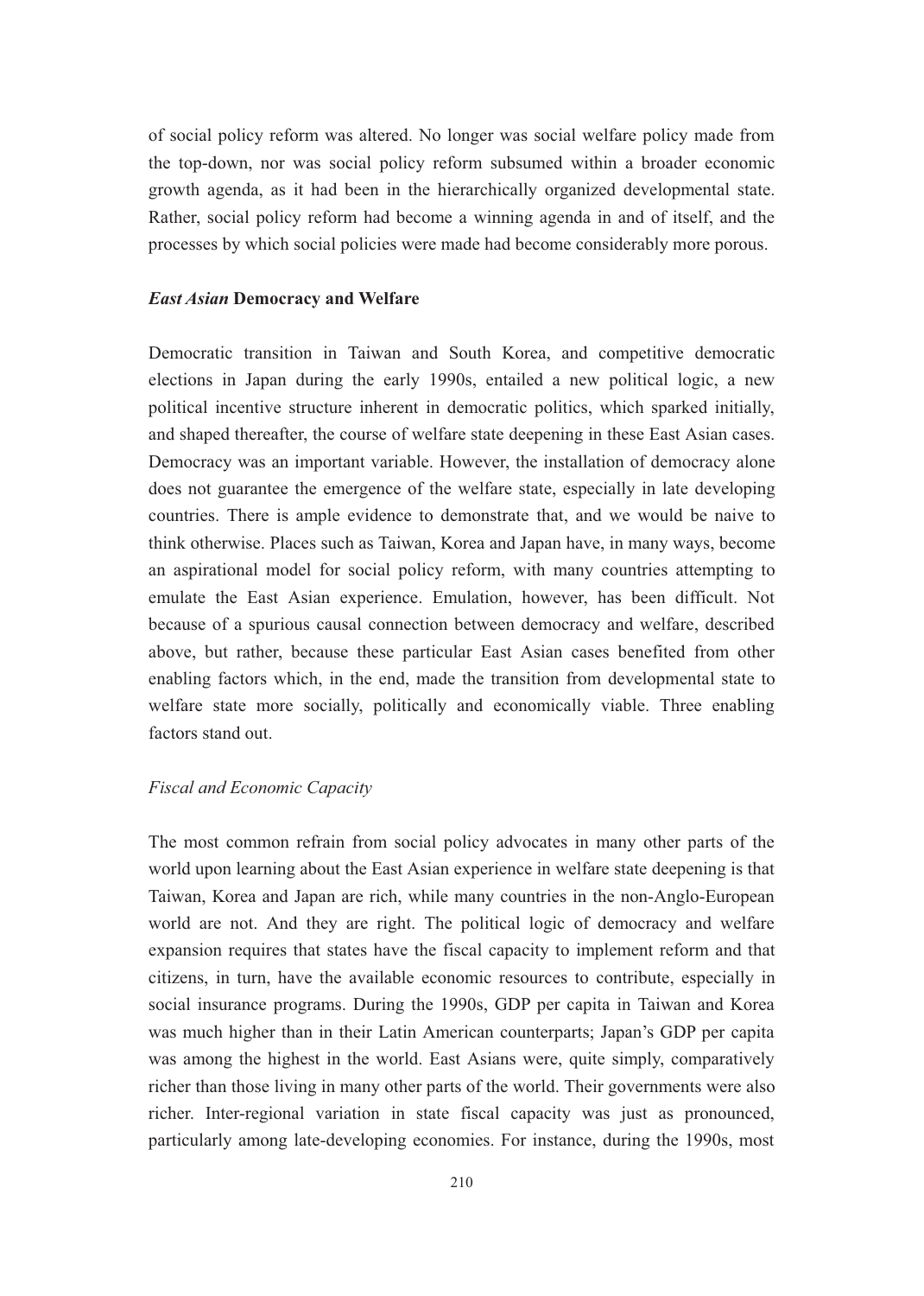of Latin America's large economies were running chronic deficits and carried major debt burdens, for most equalling over 50% of GDP. Debt service burdens were also naturally very high, ranging from about 25% to nearly 50% of the value of exports. In contrast, Taiwan and South Korea, during that same period, ran minimal (to zero) budget deficits, debt was comparatively low, and debt service-to-export ratios were less than 11%.<sup>9</sup> The East Asian developmental states were relatively healthy in fiscal terms and able to afford social welfare expansion during the 1990s. Simply put, being (comparatively) rich and democratic facilitated the welfare state in Taiwan, Korea and Japan.

#### *Growth with Equity*

That Taiwan, Korea and Japan sustained, on average, around 8% growth per year between the 1960s and 1980s is noteworthy. What is even more laudable, perhaps even miraculous, is the fact that rapid economic growth in Taiwan, Korea and Japan was accompanied by tremendous socio-economic equity. The gini coefficient in Taiwan and Japan consistently hovered around 0.30 throughout the postwar high-growth period; in South Korea, the gini ranged between 0.30 and 0.40. Contrast these measures with the average gini coefficient in Latin America in 1980, which was approximately 0.50, and it is clear that East Asia's industrializers were more in-line with the egalitarian economies of northern Europe. Growth with equity was in part motivated by political concerns. Japan's LDP was early on concerned about challenges from the socialist and communist parties. In Korea, student and worker movements prior to the authoritarian rule of Park Chung-Hee during the early 1960s ensured the developmental state there was similarly mindful of distributive outcomes in economic growth. In Taiwan, the KMT promoted socio-economic equity as a way of mitigating potential ethnic tensions between Chinese mainlander émigrés and ethnic Taiwanese, particularly as the mainlander-based KMT and its supporters were the minority.

But growth with equity was not only a political strategy; it was also an important part of East Asia's industrialization strategy. Poverty alleviation was a priority in Taiwan, Korea and Japan, though one that was embedded in the larger aims of aggregate economic growth. Land reform early on in the postwar period in Taiwan, Korea and Japan jumpstarted agricultural and industrial development and narrowed the distance between social classes. To facilitate continual industrial upgrading, the developmental state invested heavily in human capital development through, most notably, an

<sup>&</sup>lt;sup>9</sup> Haggard and Kaufman, 2008, p. 192.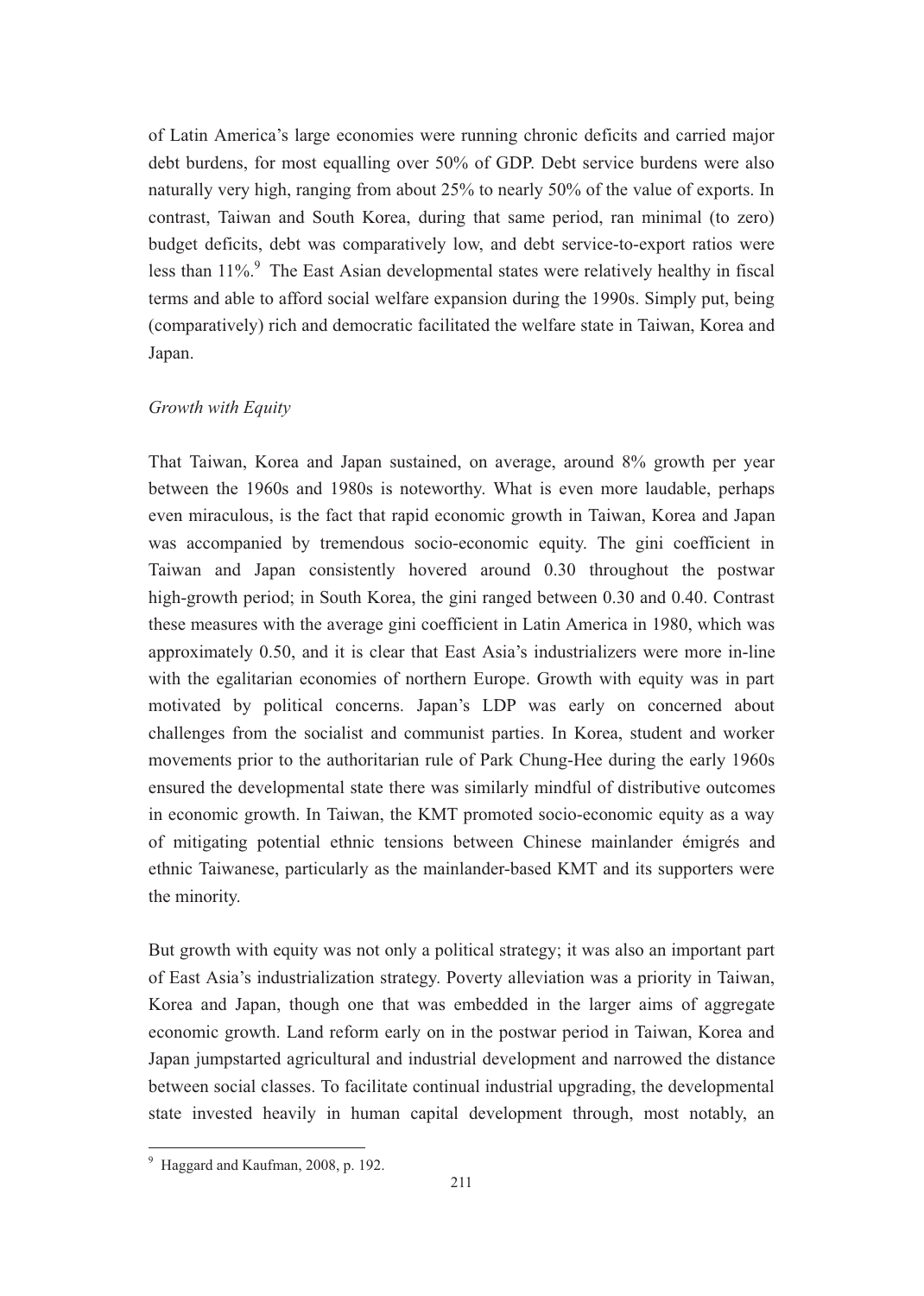emphasis on universal and accessible education. By the early 2000s, high school enrolment rates in all three places were near 100%. Universal education not only ensured a skilled labor force, it also facilitated social mobility, which in turn resulted in greater socio-economic equity. Policymakers in Taiwan, Korea and Japan also pursued the dual objectives of growth and equity through a full employment strategy, relying on, for example, Japan's income doubling plan of the 1960s, the heavy and chemical industries drive in Korea during the 1970s, and the promotion of small and medium sized enterprises (SMEs) in Taiwan that facilitated greater social mobility, more entrepreneurial opportunity, and narrowed the gap between worker and manager.

The *legacies* of growth with equity in Taiwan, Korea and Japan, however, were important in establishing the larger social, economic and political context in which social policy debates were mediated during the 1990s, when the nascent welfare state emerged in the region. Social welfare policy is fundamentally about re-distribution, meaning it is technically a zero-sum arrangement which creates winners and losers. The extent to which conflict between potential winners and losers can be mitigated and inter-class compromises are formed determines, in large part, the likelihood of effective re-distributive social policy. In this respect, the legacies of growth with equity in East Asia favored social welfare reform by lowering the economic, political and social costs of introducing re-distributive social welfare policies. The experience of growth with equity in Taiwan, Korea and Japan simply made it easier for political entrepreneurs to pursue equity-enhancing social policy reform.

First, relative income equity through the 1980s and into the 1990s lowered the *economic costs* of re-distributing wealth across wage groups and disparate (in terms of income) households. The distance between the richest and poorest was narrower in Taiwan, Korea and Japan – due to an existing distribution of income that was relatively egalitarian – meaning the costs of re-distribution and the prospects of welfare deepening were much less constrained. The potential winners in the social welfare bargain did not win big, but more importantly, those who lost also did not lose that much. Contrast this with the Latin American experience, where economic growth was accompanied with extreme socio-economic inequality. The economic costs of transferring wealth from the richest to the poorest there are much higher, as the prospective losers in re-distribution would, comparatively speaking, lose a great deal more.

Second, the legacies of growth with equity in Taiwan, Korea and Japan mitigated the *political costs* of re-distribution. Again, the contrast between these East Asian cases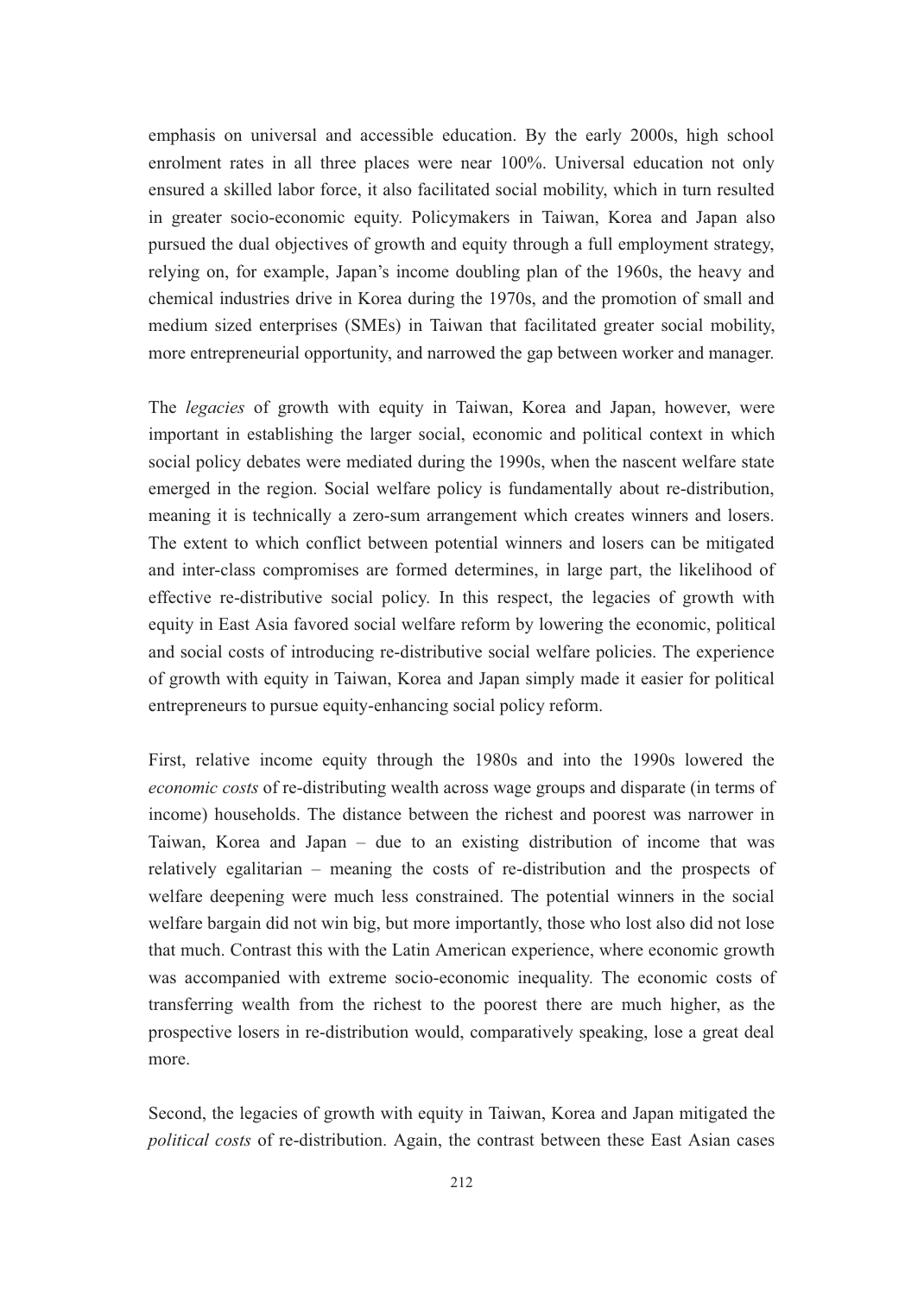and developments in Latin America is instructive. In places such as Chile, Mexico and Brazil, social class politics are intensely divisive. But whereas class conflict became a deeply entrenched part of the formal political party system in democratizing Latin America, this was not the case in Taiwan, Korea and Japan. Distributional battles were fought in East Asia, as they are elsewhere. However, because such battles were not fought among programmatic and ideologically left and right parties, the political costs of pushing (or resisting, for that matter) a social policy reform agenda were considerably lower. To be supportive of social welfare expansion, for instance, was not politically costly, provided that public opinion and broad and winnable, cross-class electoral coalitions supported such an initiative, which was the case in industrial East Asia. Moreover, the threat of alienating electoral support from those most likely to lose in re-distributive social welfare policy arrangements – i.e. higher income earners and the wealthy – was considerably reduced because the gap between the rich and poor was less pronounced. The prospects of constructing winning cross-class coalitions were, politically speaking, more likely. Simply put, the political costs of supporting welfare reform were less severe, and during the 1990s in particular, such support often yielded political gains.

And third, growth with equity in the East Asian developmental state lowered the *social costs* of re-distributive social welfare by blunting the perception of distinct social class divisions within society. Most Japanese, for instance, considered themselves to be a part of the middle mass. The vast majority of South Koreans who benefited from the developmental state's growth with equity strategy saw themselves to be from the middle class. Similarly, Taiwan's was perceived to be a "classless" society.<sup>10</sup> This did not mean that social class divisions did not exist or that they did not animate politics in these East Asian societies. For example, the minjung movement in Korea, which prompted democratic transition during the late 1980s, was formulated, in part, along socio-economic class lines. However, we also know that soon after Korea's transition, the minjung coalition fell apart, leaving the ideological leftists marginalized from mainstream politics while the majority of middle class activists gravitated back towards the middle. It was the overwhelming social perception of "middle class-ness," a legacy of growth with equity in Taiwan, Korea and Japan that tempered the potentially divisive politics of social policy reform. Yasusuke Murakami's observation about Japan captures this perception when he writes that "people of the new middle mass do not see the issues around them in ideological terms of class conflict or of revolution."<sup>11</sup> The stakes, both real and

<sup>10</sup> Michael Hsin-Huang Hsiao, ed., *East Asian Middle Classes in Comparative Perspective* (Academia Sinica, Institute of Ethnology, 1999).

<sup>&</sup>lt;sup>11</sup> Yasusuke Murakami, "The Age of New Middle Mass Politics: the Case of Japan," *Journal of*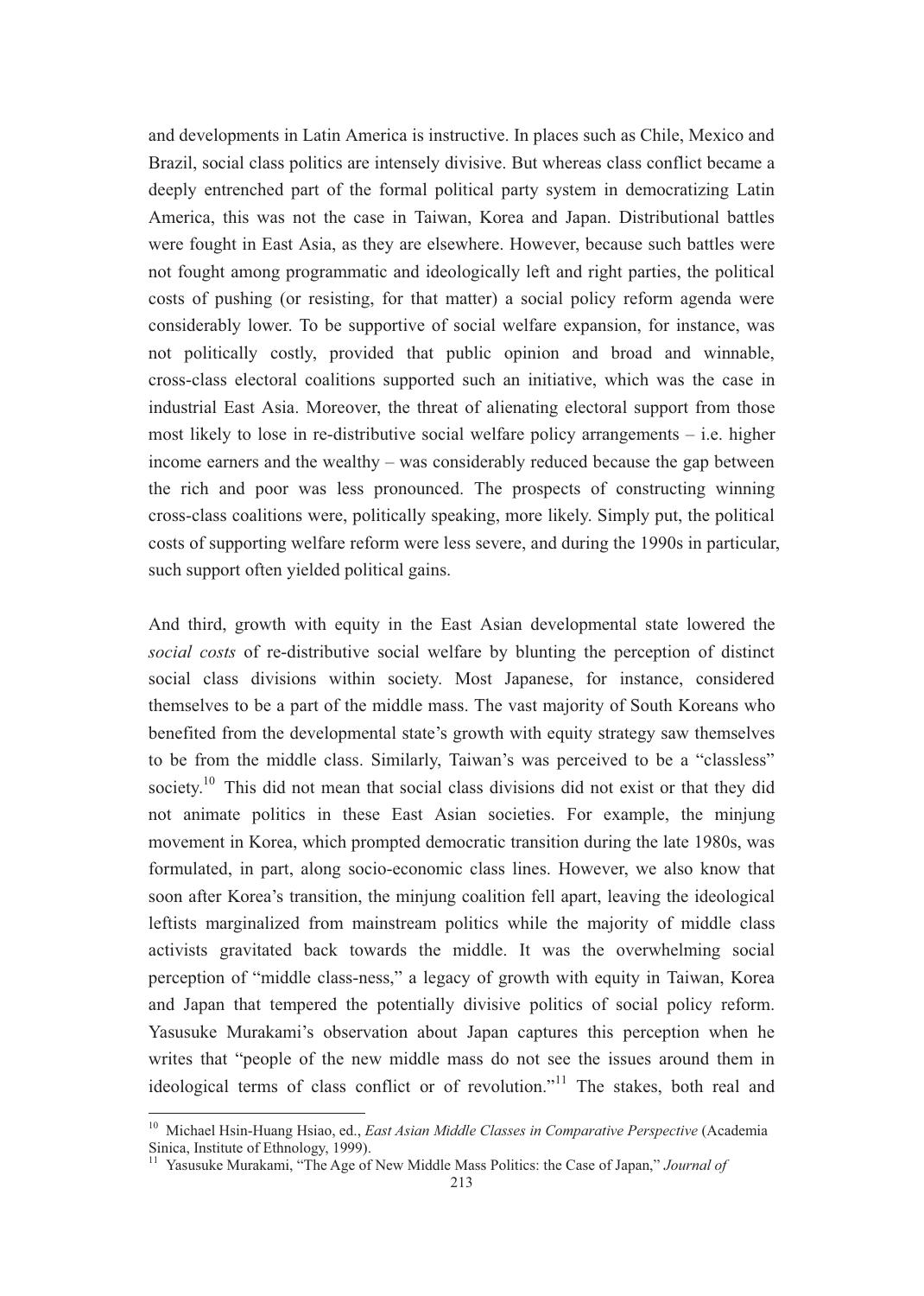perceived, between social policy's winners and losers were not prohibitively high for social policy reformers to deepen the welfare state in Taiwan, Korea and Japan

## *Ideological Flexibility*

A relatively unique feature of East Asian democracies, and particularly among the cases of Taiwan, Korea and Japan, was the seemingly non-programmatic nature of their political party systems. Unlike in the established democracies of Europe or the more recent transitional democracies in Latin America, Southern and Eastern Europe, political party systems in East Asia were (and are) not very well institutionalized in terms of the left-right ideological continuum. Party identification among voters was (and continues to be) weak. Parties were inconsistent in their electoral platforms. And intra-party cohesion was ephemeral, with splinter and factional parties breaking off quite regularly. Part of this can be explained by the historical dominance of catch-all ruling parties – such as the KMT in Taiwan, the Democratic Justice Party (DJP) in Korea or Japan's LDP – which basically crowded out competitors along the ideological spectrum, leaving little programmatic space for potential challengers. Part of this can also be explained by the legacies of the Cold War, which essentially destroyed any partisan affiliation with the left.

For many, the non-programmatic nature of party systems in Taiwan, Korea and Japan suggests that multi-party democracy is not well institutionalized there, and that the quality of democracy has suffered as a result. Moreover, the absence of a strong leftist political party, according to the conventional wisdom among welfare state scholars, means that the prospects for social welfare deepening are not promising. The fact that unions are not particularly cohesive and have failed to attach themselves with any political party, such as a programmatic social democratic party, further portends a weak link between East Asian democracy and the prospects of social policy reform. And yet, given what has happened in terms of social policy reform in Taiwan, Korea and Japan, an argument can be made that it was precisely the non-programmatic nature of the party system during the 1990s that facilitated rather than hindered the development of the welfare state in the region, that the *absence of ideological rigidity in the party system in fact favored the politics of welfare state deepening*.

The introduction of democratic competition during the late 1980s and early 1990s in Taiwan, Korea and Japan institutionalized a new set of political incentives for parties to become more politically entrepreneurial. In the face of new (or renewed) electoral

 $\overline{a}$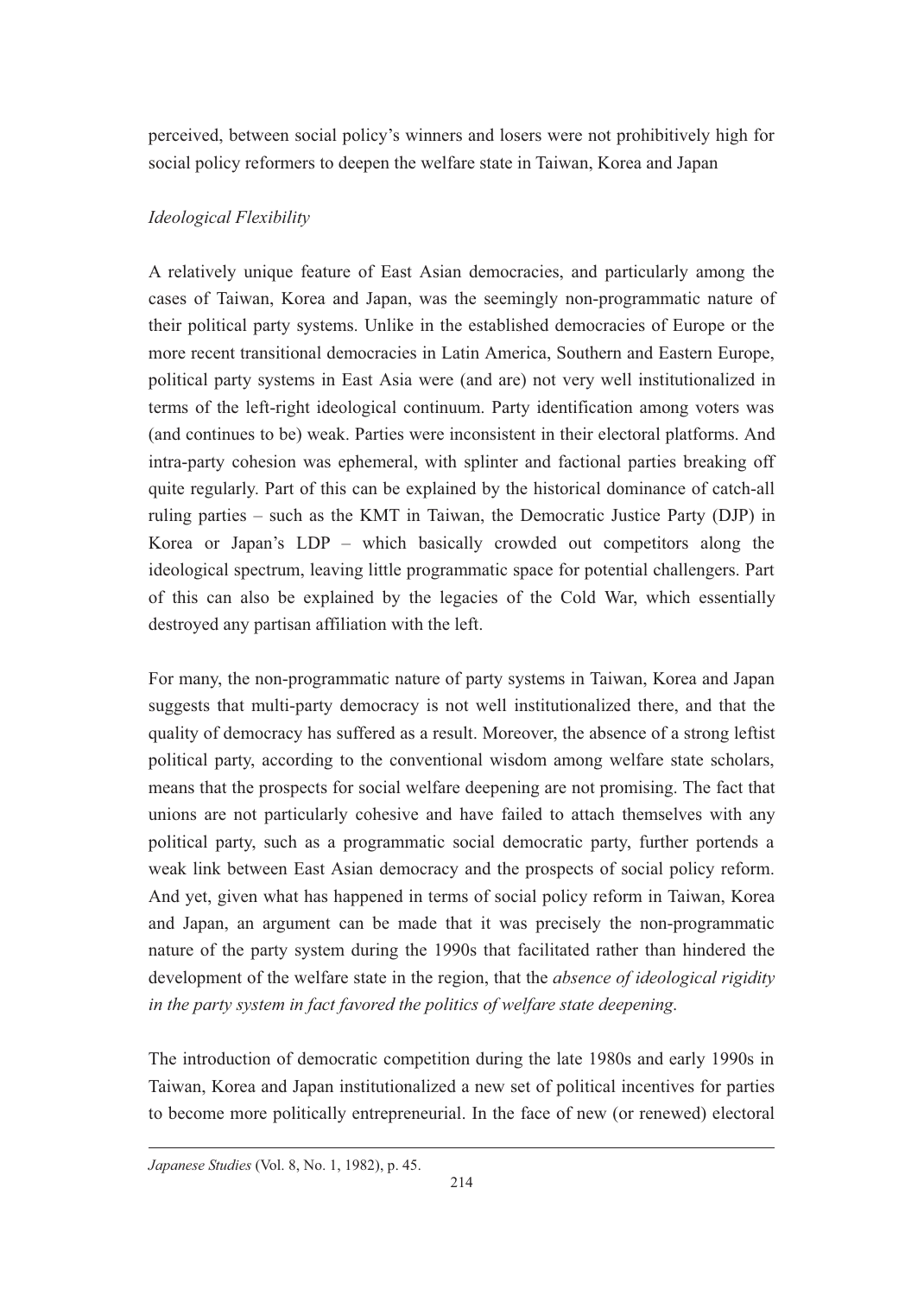competition, political parties were incentivized to scramble to exploit new cleavages, articulate winning platforms and assemble winning electoral coalitions. Social welfare policy emerged as a winning issue. However, unlike in other democracies where political parties tend to be more ideologically programmatic, social policy reform in Taiwan, Korea and Japan was not understood to be the exclusive ideological domain of the partisan left. Put another way, social policy reform – be it in health care, pensions, public assistance or social care – was not experienced among parties and voters as an ideologically leftist or distinctly social democratic agenda. After all, it was the incumbent authoritarian party in Korea, the DJP, which universalized medical insurance by expanding coverage to nearly half the population in the late 1980s. The same notionally conservative political party legislated a national pensions program in 1988. In Taiwan, it was the authoritarian-turned-democratic KMT, and not the opposition DPP, which started developing a national health insurance program during the late 1980s and implemented it in 1995, just as it was the KMT when in opposition that pressured the DPP government in the 2000s to not raise health insurance premiums and to also increase old-age income allowances. Similarly in Japan, the nominally conservative LDP, and not the opposition, prompted state investments in new social protection schemes for child care, elderly care as well as new income security measures during the late 1990s.

Politically entrepreneurial parties such as the DJP, the KMT and the LDP crafted winning electoral coalitions around social policy reform, not because they were committed leftist social democrats but because they could win elections by running on such issues. But these parties were not constrained ideologically in doing so. Their efforts to articulate a pro social welfare agenda were not seen as illegitimate or ideologically inconsistent. Indeed, it was precisely the ideological flexibility and "free space" inherent in the non-programmatic party systems of democratic Taiwan, Korea and Japan which meant the social democratic reform agenda was there for the taking. Ideological and partisan flexibility, as opposed to programmatic rigidity, prevented political and ideological deadlock over social policy reform.

## **Conclusion**

Whether or not Taiwan, Korea and Japan are substantive welfare states is debatable. Certainly, when compared with the "gold standard" of welfare states such as Sweden, then it is true that the East Asian cases examined here fall short (though Sweden today would likely fall short as well). But what is not debatable is the assertion that Taiwan, Korea and Japan have grown out of the developmental state model, or at least have